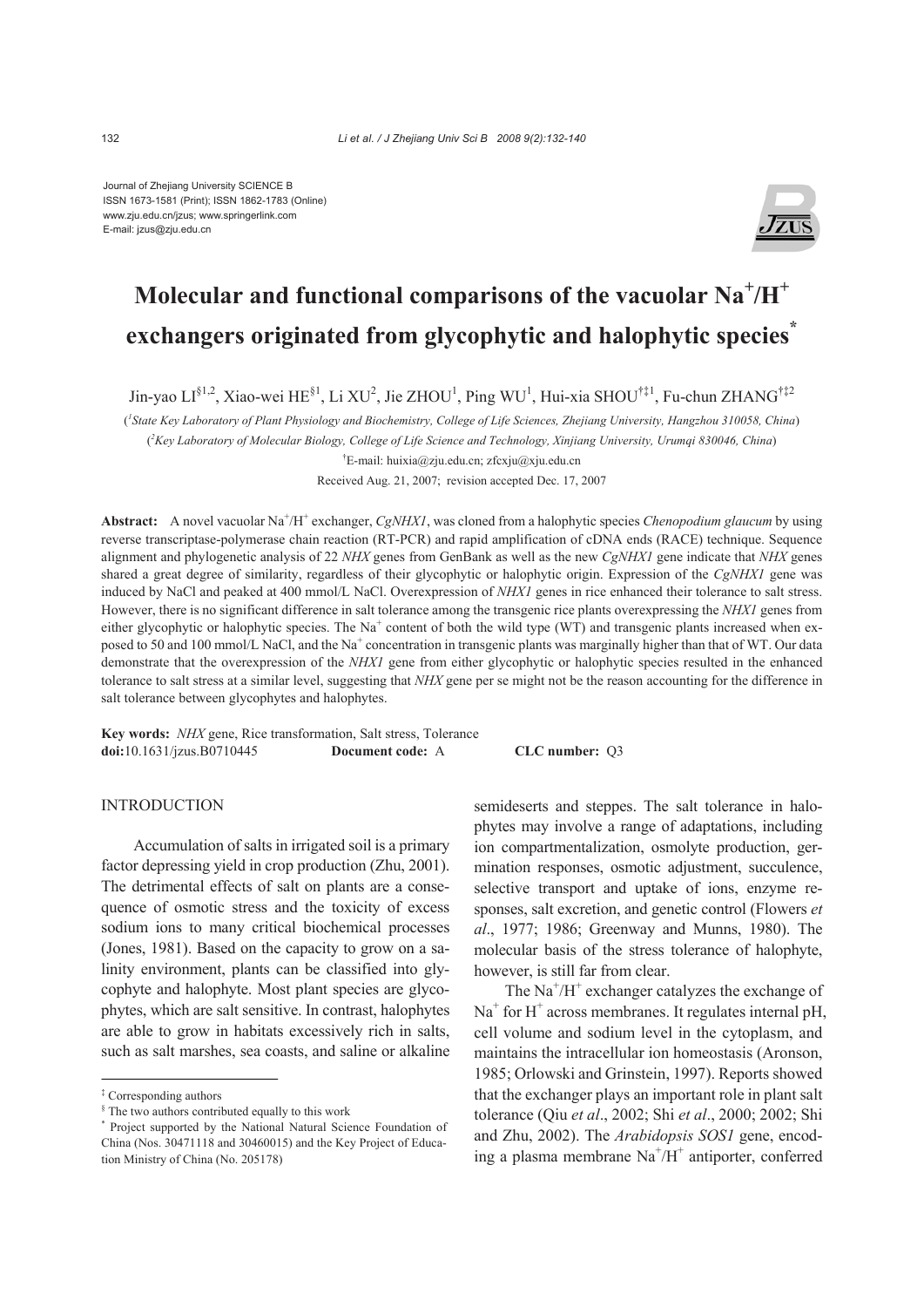salt tolerance in transgenic *Arabidopsis* (Qiu *et al*., 2002; Shi *et al*., 2000; 2002; 2003; Shi and Zhu, 2002). Transgenic *Arabidopsis* and tomato plants overexpressing *AtNHX1* accumulated abundant quantities of the transporter in the tonoplast and exhibited substantially enhanced salt tolerance (Apse *et al*., 1999; Quintero *et al*., 2000; Zhang and Blumwald, 2001). Similar result was also achieved in transgenic rice expressing *AgNHX1* gene (Ohta *et al*., 2002). These results implicate the pivotal function of the NHX family in vacuolar compartmentalization of Na<sup>+</sup>.

Genes encoding vacuole-type  $\text{Na}^+/\text{H}^+$  antiporters have been isolated from numbers of plant species, including glycophytic species *Arabidopsis thaliana*  (Apse *et al*., 1999; 2003; Gaxiola *et al*., 1999), *Oryza sativa* (Fukuda *et al*., 1999), *Triticum aestivum* (Brini *et al*., 2007) and *Zea mays* (Zorb *et al*., 2005), halophytic species *Atriplex gmelini* (Hamada *et al*., 2001), *Mesembryanthemum crystallinum* (Chauhan *et al*., 2000), *Atriplex dimorphostegia* (Li *et al*., 2003) and *Suaeda salsa* (Ma *et al*., 2004). Xiong and Zhu (2002) suggested that the difference in salt tolerance among plant species could result from differences in regulatory circuits or from gene alleles coding for key salt tolerance genes. We here reported that the molecular cloning and functional analysis of the newly isolated *NHX1* genes from halophytes species *Atriplex dimorphostegia* and *Chenopodium glaucum*. Using the rice homology gene *OsNHX1* as the representative of glycophytes, the study also assessed the difference in the regulation and function of *NHX1* genes from halophytes and glycophytes. We observed that *NHX1* genes from both types of plant species could enhance the salt tolerance in transgenic rice, suggesting that *NHX1* gene per se might not be the reason accounting for the difference in salt tolerance between glycophytes and halophytes. The salt tolerance of halophytes might result from the different regulation systems of *NHX1* gene expression or mechanisms other than vacuolar Na<sup>+</sup> pump.

# MATERIALS AND METHODS

### **Structure and phylogenetic analysis**

The hydropathy plot analysis was carried out using the program of Protscale (http://us.expasy.org/ tools/protscale.html). The membrane-spanning regions and their orientation were predicted by the method of Tmpred (http://www.ch.embnet.org/ software/TMPRED\_form.html). The phylogenetic tree was generated based on minimal evolution criterion using the neighbor-joining method with 1000 times of bootstrap. The following  $\text{Na}^+\text{/H}^+$  antiporter genes were analyzed to assess their phylogenetic relationship: *SsNHX1* (*Suaeda salsa*, AY261806), *CgNHX1* (*Chenopodium glaucum*, AY371319), *AdNHX1* (*Atriplex dimorphostegia*, AY211397), *KfNHX1* (*Kalidium foliatum*, AY825250), *KcNHX1*  (*Karelinia caspia*, DQ304690), *SeNHX1* (*Salicornia europaea* AY131235), *AgNHX1* (*Atriplex gmelini*, AB038492), *CrNHX1* (*Citrus reticulate*, AY607026), *GhNHX1* (*Gossypium hirsutu*, AF515632), *PtNHX1* (*Populus tomentosa*, AY660749), *PhNHX1* (*Petunia hybrida*, AB051817), *MsNHX1* (*Medicago sativa*, AY513732), *BnNHX1* (*Brassica napus*, AA038856), *OsNHX1* (*Oryza sativa*, AB021878), *ZmNHX1* (*Zea mays*, AY270036), *TaNHX1* (*Triticum aestivum*, AY040246), *AtNHX1* (*Arabidopsis thaliana*, AF 510074), *nhaA* (*Escherichia coli*, AAL25795), *nhaB*  (*Escherichia coli*, AAA24218), *NHA1* (*Saccharomyces cerevisiae*, CAA97711), *Sod2* (*Schizosaccharomyces pombe*, Z11736) and *NHE8* (*Homo sapiens*, Q9Y2E8).

#### **Plant materials**

Seeds of *Chenopodium glaucum* were germinated at 37 °C for 3 d and grown at 26 °C with a photoperiod of 12 h. At the three-leaf stage, seedlings were treated with 400 mmol/L NaCl for 3 d before harvesting for RNA extraction.

#### **Preparation of cDNA**

Total RNA was extracted from either salt-treated or control seedlings using EZNA® Plant RNA Kit (Omega Bio-Tek, Doraville, GA, USA) according to the manufacturer's instructions. The extracted total RNA was then treated with DNase to remove the possible DNA contamination. First strands of cDNAs were synthesized using TaKaRa One Step RNA PCR Kit (Takara, Shuzo, Tokyo, Japan) following the manufacturer's protocol.

# **RT-PCR and 3′-RACE (rapid amplification of cDNA ends)**

RT-PCR reactions were performed to amplify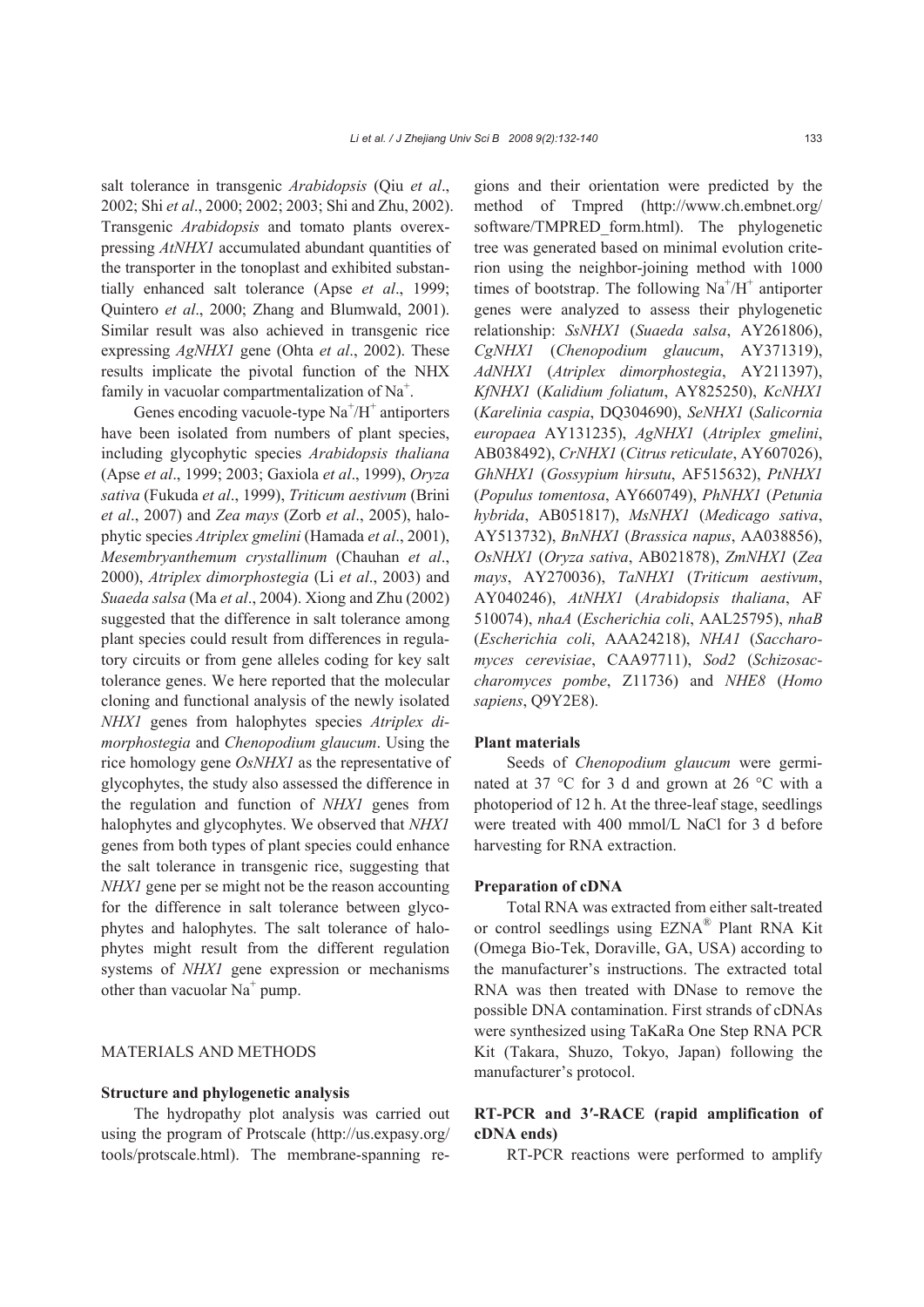the most conservative regions of *NHX1* gene from *Chenopodium glaucum*. Seven pairs of primers were designed based on the available sequences of *NHX1* genes from GenBank. Among them, the primers, P1 (5′-ATG TGG TCA CAG TTA AGC TC-3′) and P2 (5′-CCA CGA CCT CCA AAG ACG GGT CGC AT-3′), were able to amplify a product. PCR reaction was performed as follows: initiated with denaturation for 2 min at 94 °C, followed by 35 cycles of denaturing at 94 °C for 30 s, annealing at 52.5 °C for 30 s, extension at 72 °C for 1.5 min, and a final extension step of 10 min at 72 °C was included. The amplified DNA fragment was purified and cloned into pMD18-T vector for sequencing.

The 3′-RACE was carried out to obtain the 3′-end of the *CgNHX1* cDNA. The cDNA region corresponding to the 3′-end of *CgNHX1* was amplified by two successive rounds of PCR using gene-specific 5′ primers P3 and P4 (5′-GAT CAC GAG CAC TAT AAC TAT TGT CC-3′ and 5′-GAG CTC CAT ATT GCT TGG TTT ACT CAT G-3′, respectively), together with the supplied 3′-Oligo dT-3 sites Adaptor Primer (Takara Shuzo, Tokyo, Japan). The second round of PCR yielded a product of approximate 850 bp, which was cloned into pMD18-T vector for sequencing.

Full length cDNA was amplified using primers corresponding to the sequence of the core and the 3′ ends (FP1: 5′-CTT GGA TCC ATG TGG TCA CAG TTA AGC TC-3′ and FP2: 5′-AGG ATG TCG ACG ATT TAC AAT TTT GCC ATT-3′, respectively). The PCR conditions were the same as the above.

The expression levels of different *NHX1* genes (*OsNHX1*, *AdNHX1* and *CgNHX1*) in transgenic rice plants were measured by RT-PCR using β-actin gene, *OsACT*, as internal control. PCR reaction of *OsACT* was performed as follows: initiated with denaturation for 4 min at 94 °C, followed by 26 cycles of denaturing at 94 °C for 30 s, annealing at 58 °C for 30 s, extension at 72 °C for 30 s, and a final extension step of 10 min at 72 °C was included. The RT-PCR reactions were performed to amplify the most conservative regions of *NHX1* gene from 3 species. PCR reaction was performed as follows: initiated with denaturation for 4 min at 94 °C, followed by 30 cycles of denaturing at 94 °C for 30 s, annealing at 56 °C for 30 s, extension at 72 °C for 30 s, and a final extension step of 10 min at 72 °C was included.

#### **DNA sequencing**

DNA sequences of newly cloned *NHX* gene were determined using the DNA Sequencing Kit and ABI PRISM 377 DNA Sequencer (Perkin Elmer, Foster City, CA, USA). The nucleotide and amino acid sequences were then compared with those in GenBank database by using the GAPPED BLAST analysis program. The full-length cDNA sequence of *CgNHX1* was deposited in the GenBank database (AY371319).

#### **Real-time RT-PCR**

Primers for the specific genes, *CgNHX1* and *OsACT*, were designed and tested to ensure the specificity of the amplification. Primers were used for RT-PCR analysis of the *CgNHX1* gene corresponding to a 460 bp cDNA fragment. The β-actin primers amplify a 150 bp cDNA fragment.

Two microlitres of each synthesized cDNA were used as templates for the real-time RT-PCR. The PCR reaction included 200 μmol/L of dNTPs, 0.8 μmol/L of forward and reverse primers, 2 units of Hot-Start Taq DNA polymerase, 0.4× SYBR Green I real-time PCR mix buffer (Biotium Inc., Hayward, CA, USA) and 1× reaction buffer. PCR reactions were performed using a Perkin Elmer PE 5700 Sequence Detector (Applied Biosystems, Foster City, CA, USA). The PCR reaction initiated by a Hot Start at 95 °C for 10 min, followed by 35 cycles of denaturing at 95 °C for 30 s, annealing at 55 °C for 30 s and extension at 72 °C for 40 s. The experiments were carried out in duplicate. A set of four standards containing purified target DNA (range from 700 copies to 7000000 copies, dilution factor of 10) were included for making the standard curve.

#### **Rice transformation**

The open reading frames (ORFs) of the *OsNHX1*, *AdNHX1* and *CgNHX1* were amplified using the corresponding cDNA as templates, and then ligated with a cauliflower mosaic virus 35S promoter and 3′-nopaline synthase (NOS) terminator. The constructed expressing cassettes were inserted into the binary plant vector pCAMBIA1301. The resulting plasmids 35S:*OsNHX1* (35S-OS), 35S: *AdNHX1* (35S-AD) and 35S:*CgNHX1* (35S-CG) were then transformed into *Agrobacterium tumefaciens* strain EHA105 and used for plant transformation. Rice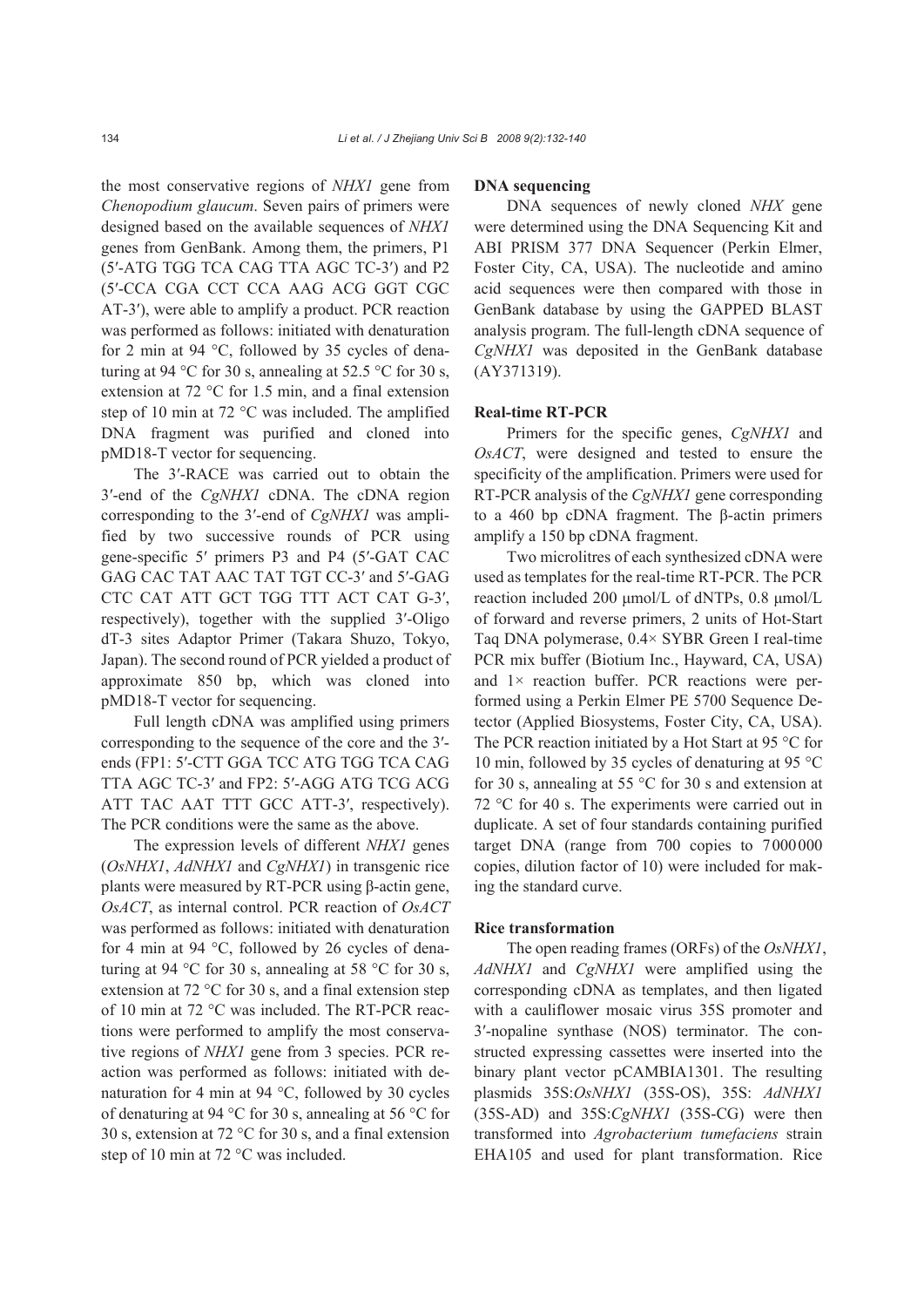transformation was performed as previously described (Chen *et al*., 2003).

#### **Plant growth and salt stress treatment**

Both the wild type (WT) and transgenic rice plants were germinated and grown in nutrition solution (Xu *et al*., 2005) for three weeks. Rice plants with three or four true leaves were treated with the same nutrient solution supplemented with different concentrations of NaCl. Growth rates of the treated seedlings were calculated by measuring the seedling height. Dry weights of seedlings were determined by drying the seedlings in an oven at 60 °C for 72 h.

# **Measurement of Na<sup>+</sup> content in leaves**

After 6 d of salt treatment, leaves of the rice plants were harvested. The sodium contents of the leaves were determined using atomic absorption spectrophotometry (AAS) following the dry ash procedure. Briefly, leaf samples were dry-ashed for 16 h at 450 °C followed by solubilization in 1:1 HNO<sub>3</sub>. The sodium contents were determined by an atomic absorption spectrophotometer (AA-6650, Shimadzu Corporation, Kyoto, Japan).

# RESULTS

# **Cloning and characterization of** *CgNHX1*

Xinjiang Uygur Autonomous Region is one of the most arid areas in China. In the salt marsh area, only halophyte species can survive. *Atriplex dimorphostegia* and *Chenopodium glaucum* are two typical halophytes grown in the area. We have previously isolated the *AdNHX1* gene from *Atriplex dimorphostegia* by RT-PCR method (Li *et al*., 2003). The *AdNHX1* cDNA is 1700 bp long and shared 95% similarity to *NHX1* gene from another *Atriplex* genus species, *Atriplex gmelini*.

Based on the sequences of the *NHX1* genes in GenBank, seven PCR primers were designed to amplify the conservative region of *Chenopodium glaucum NHX1* genes. Among the PCR primers used, P1 and P2 primer pair (detailed in the section of Materials and Methods) was able to amplify a 1300 bp PCR product. Sequence analysis showed that the product contains the 5′-end of *NHX1* genes, but not the 3′-end. Using 3′-RACE, we were able to amplify the 3′-end of the *CgNHX1* gene. Combining the sequence information from 3′-RACE and 5′-end of *CgNHX1* gene, we redesigned a pair of PCR primers and amplified the full length *CgNHX1* gene. The resulted 2169 bp product was sequenced and deposited in GenBank (Y371319). The *CgNHX1* cDNA contains a 1656 bp ORF and a 513 bp 3′-untranslated region. It encodes a protein of 551 amino acids with a calculated molecular mass of 60.8 kDa. Hydropathy analysis (Hofmann, 1993) showed that the N-terminal portion of CgNHX1 contains 12 hydrophobic transmembrane domains, while its C-terminal portion is a hydrophilic tail (Fig.1). Amino acid sequence of CgNHX1 shares 93%, 72% and 75% similarity to that of the AdNHX1, OsNHX1 and AtNHX1, respectively (Fig.2).



**Fig.1 Hydrophobicity plot of** *CgNHX1* **gene product** The hydrophobicity values were calculated by the program TMpred available at http://www.ch.embnet.org/software/ TMPRED-form.html

According to the preliminary topological model, there are three potential *N*-glycosylation sites in the *CgNHX1*, located at Asn-36, -49 and -292. These sites correspond to the positions of the consensus *N*-glycosylation sites in human *NHE1* (Counillon *et al*., 1994), suggesting that the CgNHX1 protein is glycosylated.

# **Phylogenetic analysis of** *NHXs* **from halophytes and glycophytes**

The membrane-spanning regions are well conserved in eukaryotic  $Na^{+}/H^{+}$  antiporters. Within these regions, CgNHX1 shares high degree of similarity with other vacuolar  $Na^{+}/H^{+}$  antiporters such as AdNHX1, OsNHX1 and AtNHX1 (Fig.2). The protein sequence of 85-LFFIYLLPPI-94 in CgNHX1 is highly similar to those of AdNHX1, OsNHX1,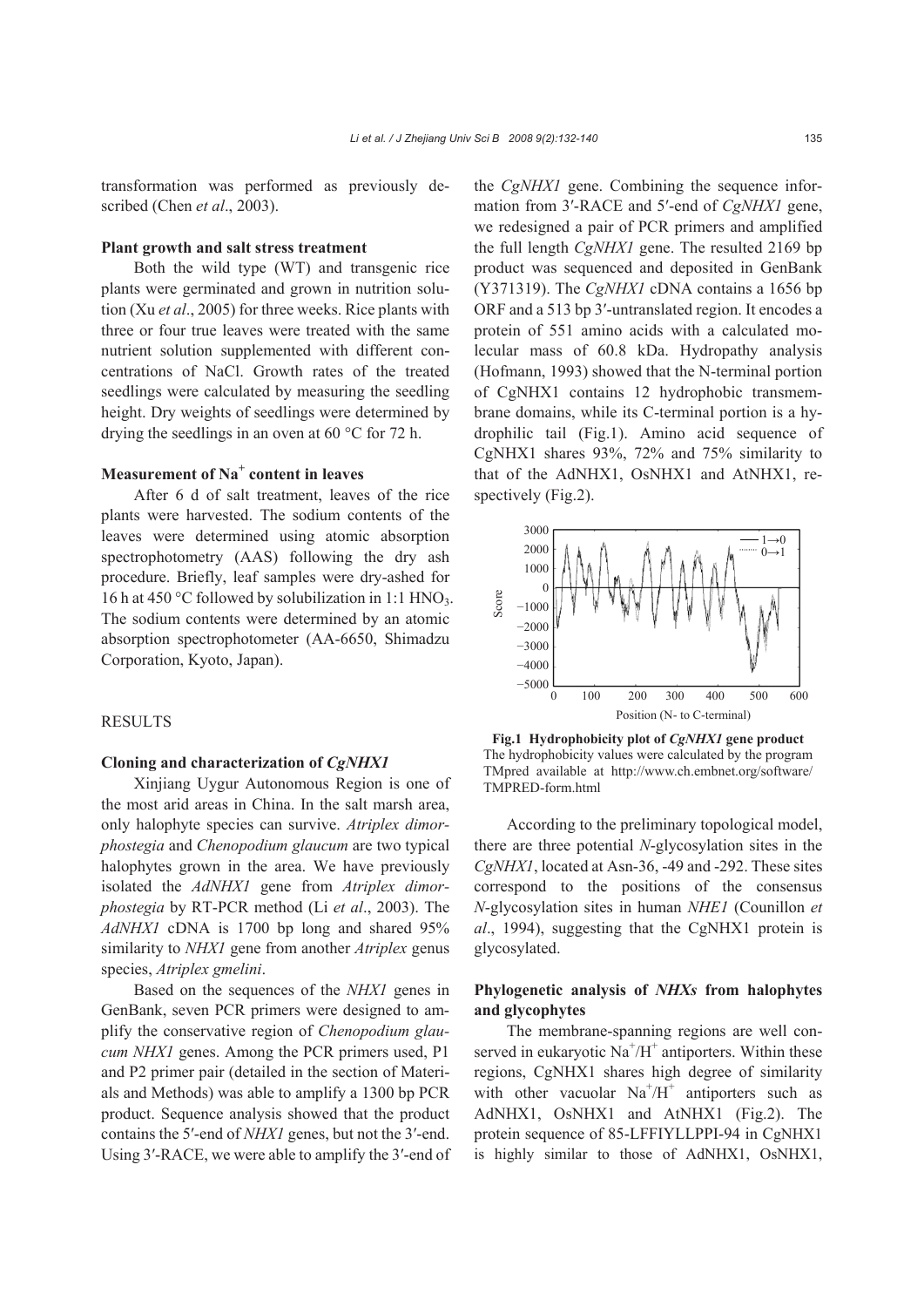

Fig.2 Multiple sequence alignment of *CgNHX1* with other putative Na<sup>+</sup>/H<sup>+</sup> exchanger proteins Putative membrane spanning domains of CgNHX1 (M1~M12) are indicated by overlines. Amino acid sequences were aligned using the Clustal X program. The accession numbers of the Na<sup>+</sup>/H<sup>+</sup> antiporters are as follows: *Chenopodium glaucum* (*CgNHX1*, AY371319), *Atriplex dimorphostegia* (*AdNHX1*, AY211397), *Suaeda salsa* (*SsNHX1*, AY261806), *Arabidopsis thaliana* (*AtNHX1*, AF510074) and *Oryza sativa* (*OsNHX1*, AB021878). The black shading of the alignment indicates identical residues, dark gray and light gray shading indicates conserved residues and similar residues, respectively. The amiloride binding sites are enclosed with a box

AtNHX1 and mammalian NHEs. In mammals, this region was identified as the binding site of amiloride, which inhibits the eukaryotic  $Na^{+}/H^{+}$  exchanger. These features confirm that the CgNHX1 is a vacuo $lar$ -type  $Na<sup>+</sup>/H<sup>+</sup>$  antiporter.

Sequences of 22 *NHX1* genes from different species were obtained from the GenBank. Phylogenetic analysis showed that 17 plant-origin  $Na^+/H^+$ antiporters fell into 3 distinct groups (Fig.3). Except for the gene *KcNHX1* from *Karelinia caspia*, *NHX1*  genes from six halophytic species (*Atriplex dimorphostegia*, *Atriplex gmelini*, *Chenopodium glaucum*, *Kalidium foliatum*, *Salicornia europaea* and *Suaeda salsa*) all belong to Group II. And *NHX1* genes from typical glycophytic species, just like *Arabidopsis thaliana*, *Oryza sativa*, *Triticum aestivum*, *Zea mays*, and so on, all belong to Group III. Phylogenetic analysis also showed that the *NHX1* genes from yeast, *E*. *coli*, and human were distinct from those of plant species (data not shown), implying that plants may share a common ancestor.

# **Expression analysis of** *CgNHX1*

The expressions of *CgNHX1* gene under different NaCl treatments were quantified with the purified *CgNHX1* plasmid DNA as standards. RT-PCR conditions were optimized and the RT-PCR products were run at 1% agarose gel to ensure the elimination of primer-dimer. Expression levels of the *CgNHX1* at different NaCl concentrations were calculated according to standard curves. The real-time RT-PCR results show that expression of the *CgNHX1* reached at the maximum level when NaCl concentration was at 400 mmol/L (Fig.4).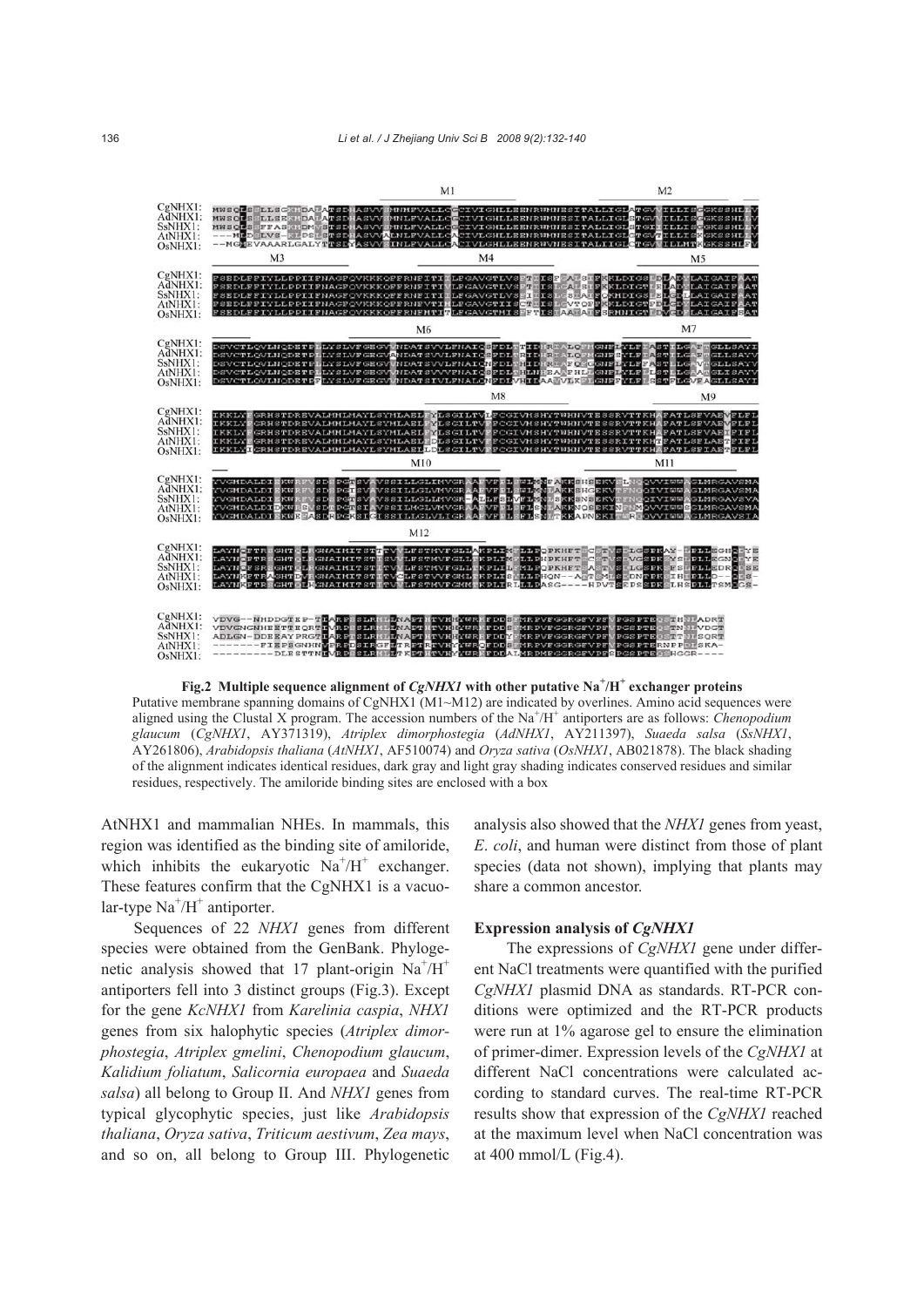

Fig.3 Neighbor-joining phylogenetic tree of Na<sup>+</sup>/H<sup>+</sup> **antiporter protein sequences. Software packages, Clustalx and TreeView, were used to do multiple sequence alignment and generate phylogenetic trees. Bootstrap values (1000 replicates) for this tree are shown as the numbers. The accession numbers of Na<sup>+</sup> /H<sup>+</sup> antiporters are:** *KfNHX1* **(AY825250),** *KcNHX1 (***DQ304690),** *SeNHX1* **(AY131235),** *AgNHX1* **(AB0384 92),** *CrNHX1* **(AY607026),** *GhNHX1* **(AF515632),** *PtNHX1* **(AY660749),** *PhNHX1* **(AB051817),** *MsNHX1* **(AY513732),** *BnNHX1* **(AA038856),** *ZmNHX1* **(AY 270036) and** *TaNHX1* **(AY040246). Bar=substitutions/site** 



**Fig.4 Expression of** *CgNHX1* **in** *Chenopodium glaucum* **under various concentrations of NaCl. The expression levels of** *CgNHX1* **were quantified by real-time RT-PCR using actin gene as internal control to normalize the data.** *Ct***: Threshold cycle** 

**Overexpression of** *NHX1* **genes from both halophytes and glycophytes enhanced the salt tolerance in transgenic rice** 

To study the effect of the *NHX1* genes from different origins on the salt tolerance, three transgenic rice lines (35S-AD, 35S-CG and 35S-OS) were generated by *Agrobacterium*-mediated transformation method. All the three transgenes (*AdNHX1*, *CgNHX1* and *OsNHX1*) were driven by Ca35S promoter, which is derived from the cauliflower mosaic virus. For each of the transgenic event, 20 transgenic plants were regenerated and propagated. PCR and RT-PCR analyses were performed on the  $T_1$ plants (the 1st generation of transgenic plants) to ensure the existence and expression of the transgenes (Fig.5).



**Fig.5 The expression of different** *NHX1* **genes in transgenic rice plants. The expression levels of** *NHX1* **genes (***OsNHX1***,** *AdNHX1* **and** *CgNHX1***) were measured by RT-PCR using rice actin (***OsACT***) gene as internal control** 

Two confirmed transgenic events  $(T_2)$  homogenous seedlings) from constructs of 35S-AD, 35S-CG, 35S-OS and the WT (Nipponbare) were germinated and planted hydroponically in preparation for salt tolerance test. Three weeks after germination, the seedlings were transferred to the solution cultures containing 0 mmol/L, 50 mmol/L or 100 mmol/L NaCl. Ten seedlings were included in each event. The heights of seedlings, which were used as an indicator of salt tolerance, were measured every other day during the salt treatment. While the growth of both the transgenic and the WT rice plants was inhibited by NaCl treatment, the degree of inhibition was much lower in transgenic plants than that in the WT plants. Six days after salinity exposure at 50 mmol/L NaCl, the growth of the WT plants was severely inhibited, whereas that of the transgenic plants was not. The WT plants turned yellow and ceased growth in the 100 mmol/L NaCl treatment, whereas the transgenic plants were still green (Fig.6). The average relative growth rate of transgenic rice plants remained 3 cm/d, which was 3.1 times higher than that of the WT plants (Fig.7a).

After 30 d of 50 mmol/L NaCl treatment, the plants were harvested to measure their dry weights. As shown in Fig.7b, the dry weights of the WT plants were significantly decreased under salt stress com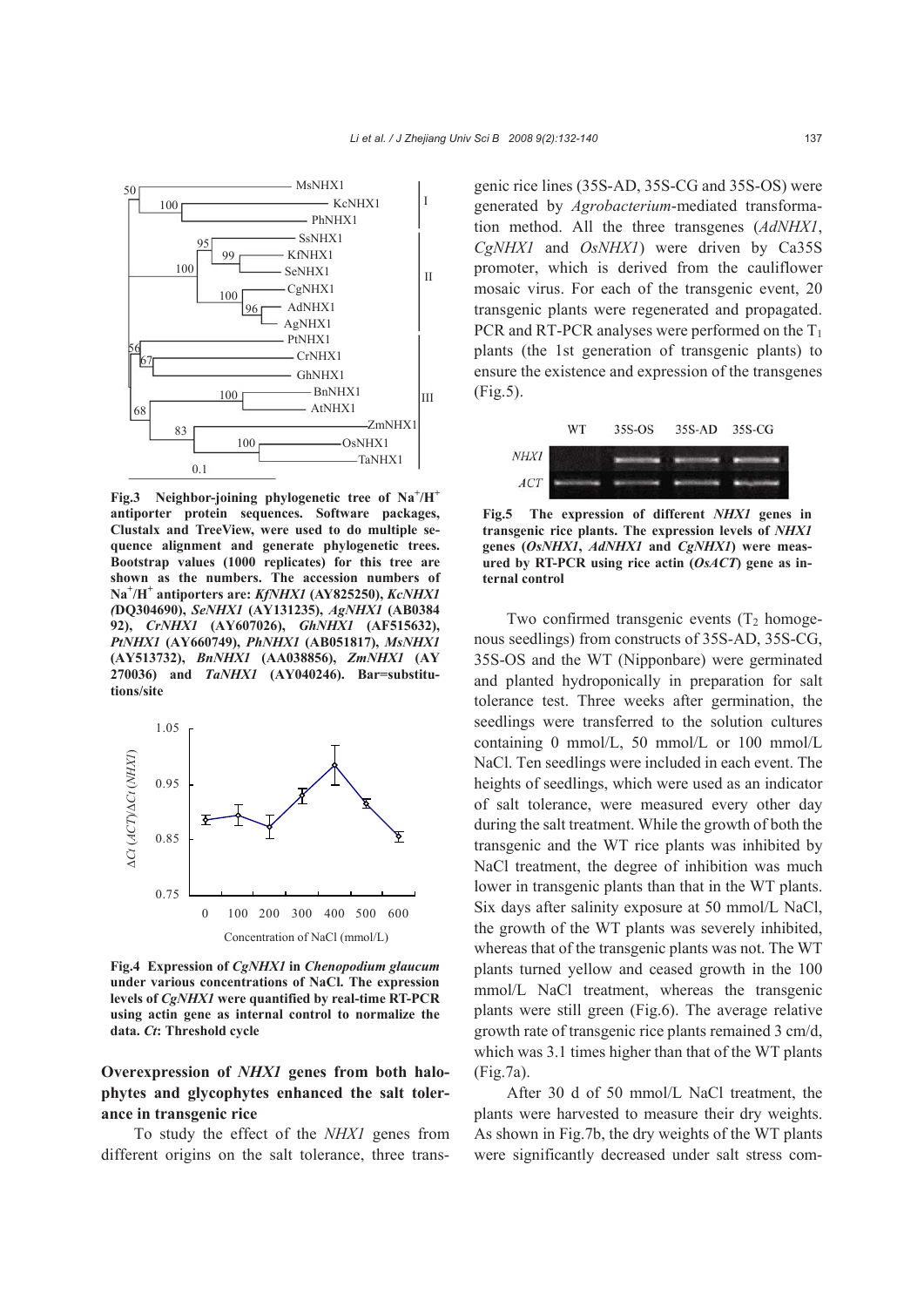pared to the transgenic plants; the dry weights of transgenic rice plants were 1.5~2.5 times greater than those of the control plants.

# **Transgenic plants accumulating more Na<sup>+</sup> than WT plants**

The Na<sup>+</sup> contents of the transgenic and WT plants were analyzed 6 d after NaCl exposure. Without NaCl stress, the Na<sup>+</sup> contents in the WT and transgenic plants were nearly the same. The  $Na<sup>+</sup>$ contents increased after exposed to NaCl in both WT and transgenic rice plants (Fig.7c). The  $Na<sup>+</sup>$  content in the transgenic plants was higher than that in the WT plants, but not statistically significant (*P*>0.05).



**Fig.6 The growth of WT (Nipponbare) and transgenic plants under various concentrations of NaCl. (a) Control, nutrient solution without NaCl; (b) 50 mmol/L NaCl; (c) 100 mmol/L NaCl** 



**Fig.7 (a) Height of seedlings measured every 2 d during the treatment of 100 mmol/L NaCl; (b) Dry weight of seedlings measured after treatment with 50 mmol/L** NaCl for 30 d; (c) Content of Na<sup>+</sup> in leaves. All the rice **plants were cultivated in hydroponic culture media for 3 weeks and then treated with various concentrations of NaCl. The WT and transgenic rice plants were planted with hydroponic culture media containing 50 or 100 mmol/L NaCl for 6 d. The Na<sup>+</sup> contents were determined by atomic absorption spectrophotometer** 

# DISCUSSION

Using RACE method, we cloned a novel *NHX1* gene from a halophytic species, *Chenopodium glaucum*. The newly cloned gene shared 92%, 84%, 69% and 67% sequence similarity to the *NHX1* genes from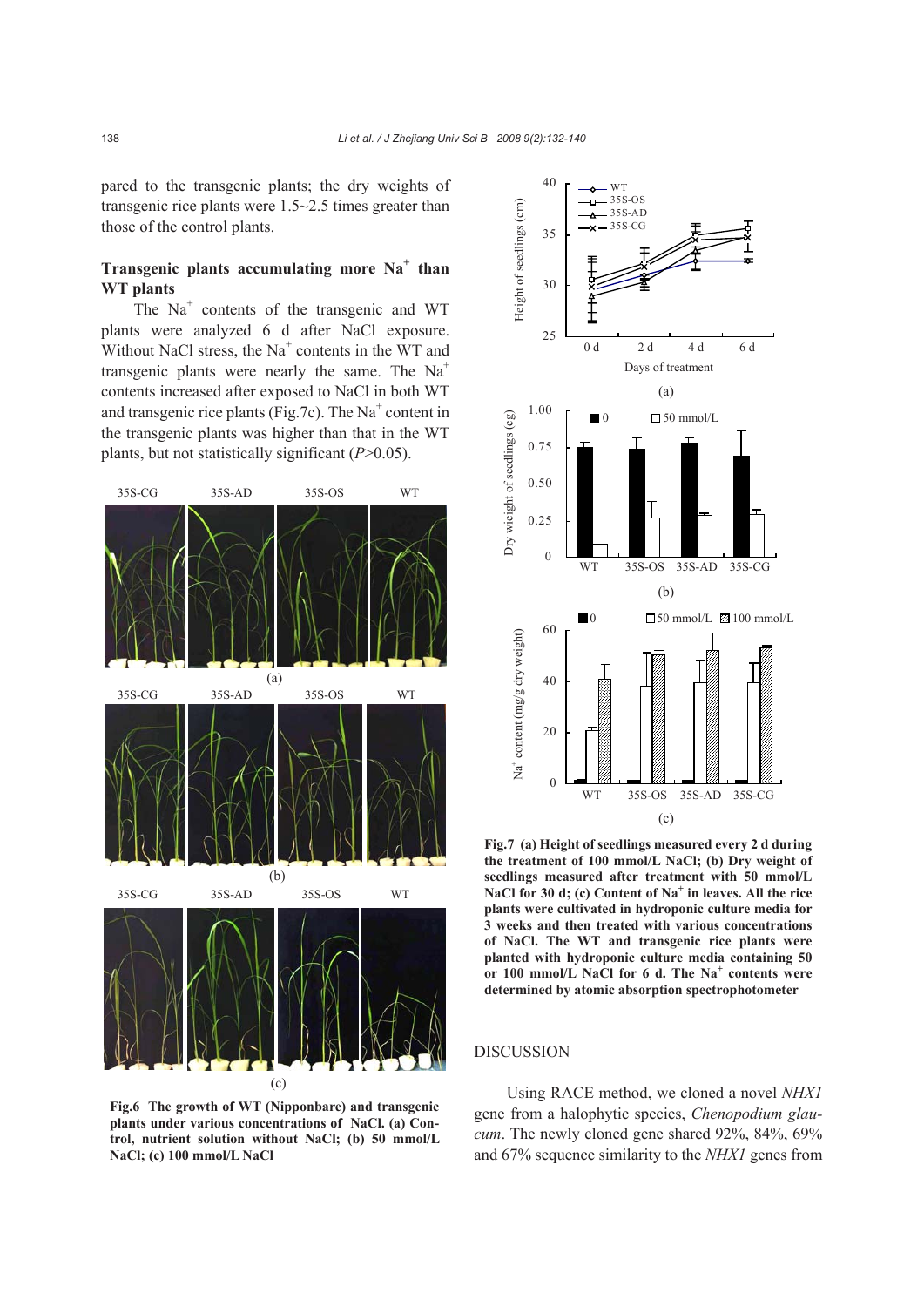*Atriplex gmelini*, *Suaeda maritime*, *Arabidopsis thaliana* and *Oryza sativa*, respectively. Phylogenetic analysis confirmed that the *CgNHX1* belongs to the *NHX1* gene family and is a close relative of the two other halophytic *NHX1* genes, *AgNHX1* and *AdNHX1*.

Salt-tolerant mechanism in plant involves  $Na<sup>+</sup>$ extrusion and  $Na<sup>+</sup>$  compartmentation. It has been shown that overexpression of *AtNHX1*, a vacuolar  $Na<sup>+</sup>/H<sup>+</sup>$  transporter, conferred salt tolerance in *A*. *thaliana* and tomato (Apse *et al*., 1999; Zhang and Blumwald, 2001), suggesting the potential utility of this vacuolar compartmentation strategy on the improvement of plant salt tolerance. Recent studies demonstrated that transgenic rice plants containing 35S:*AgNHX1* could survive after short period of high concentration salt exposure (Ohta *et al*., 2002). Halophyte could normally grow under the environment with up to 600 mmol/L of NaCl, while glycophyte species could not survive in the environment with Na<sup>+</sup> concentration beyond 200 mmol/L. Although overexpression of both *AtNHX1* and *AgNHX1* enhanced salt tolerance in transgenic plants, it is not clear whether functions of *NHX* genes originated from glycophytes or halophytes for salt tolerance are different. In order to address this question, three constructs (35S:*OsNHX1*, 35S:*AdNHX1* and 35S: *CgNHX1*) were introduced into rice plants and their functions were analyzed. The results demonstrate that overexpression of any of above transgenes enhanced salt tolerance in rice seedlings. The  $Na<sup>+</sup>$  content, relative growth height and dry weight of the transgenic plants were higher than those of WT plants. Interestingly, overexpression of *NHX1* genes from both glycophytic and halophytic species led to similar degree of salt tolerance in transgenic rice plants.

As mentioned earlier, *NHX1* genes originated from either halophytes or glycophytes share highly similar DNA sequence and protein structure. We also knew that both types of *NHX1* genes had similar function in enhancing salt tolerance. Taken together, we conclude that the *NHX* gene per se might not be the reason accounting for the difference in salt tolerance between glycophytes and halophytes. The better salt tolerance in halophytes might result from a different regulation system of *NHX1* genes or mechanisms other than vacuolar  $Na<sup>+</sup>$  pump. Further studies that elucidate the regulatory machinery of *NHX* genes

might help us to understand the mechanism that confers better salt tolerance in halophytic species.

# ACKNOWLEDGEMENT

We thank Dr. Zhi-ning Wang of Walter Reed Army Institute of Research, USA and Dr. Xin Chen of Zhejiang University for critical reading of the manuscript.

#### **References**

- Apse, M.P., Aharon, G.S., Snedden, W.A., Blumwald, E., 1999. Salt tolerance conferred by overexpression of a vacuolar Na<sup>+</sup> /H+ antiport in *Arabidopsis*. *Science*, **285**(5431):1256-1258. [doi:10.1126/science.285.5431. 1256]
- Apse, M.P., Sottosanto, J.B., Blumwald, E., 2003. Vacuolar  $cation/H^+$  exchange, ion homeostasis, and leaf development are altered in a T-DNA insertional mutant of  $AtNHX1$ , the  $Arabidopsis$  vacuolar  $Na^{+}/H^{+}$  antiporter. *Plant J.*, **36**(2):229-239. [doi:10.1046/j.1365-313X.2003. 01871.x]
- Aronson, P.S., 1985. Kinetic properties of the plasma membrane Na<sup>+</sup> -H+ exchanger. *Ann. Rev. Physiol.*, **47**(1): 545-560. [doi:10.1146/annurev.ph.47.030185.002553]
- Brini, F., Hanin, M., Mezghani, I., Berkowitz, G.A., Masmoudi, K., 2007. Overexpression of wheat  $Na<sup>+</sup>/H<sup>+</sup>$  antiporter *TNHX1* and H<sup>+</sup>-pyrophosphatase *TVP1* improve salt- and drought-stress tolerance in *Arabidopsis thaliana* plants. *J. Exp. Bot.*, **58**(2):301-308. [doi:10.1093/jxb/ erl251]
- Chauhan, S., Forsthoefel, N., Ran, Y., Quigley, F., Nelson, D.E., Bohnert, H.J., 2000. Na<sup>+</sup>/myo-inositol symporters and Na<sup>+</sup> /H+ -antiport in *Mesembryanthemum crystallinum*. *Plant J.*, **24**(4):511-522. [doi:10.1046/j.1365-313x.2000. 00903.x]
- Chen, S., Jin, W., Wang, M., Zhang, F., Zhou, J., Jia, Q., Wu, Y., Liu, F., Wu, P., 2003. Distribution and characterization of over 1000 T-DNA tags in rice genome. *Plant J.*, **36**(1):105-113. [doi:10.1046/j.1365-313X.2003.01860.x]
- Counillon, L., Pouyssegur, J., Reithmeier, R.A., 1994. The Na<sup>+</sup>/H<sup>+</sup> exchanger NHE-1 possesses N- and O-linked glycosylation restricted to the first N-terminal extracellular domain. *Biochemistry*, **33**(34):10463-10469. [doi:10. 1021/bi00200a030]
- Flowers, T.J., Troke, P.F., Yeo, A.R., 1977. The mechanism of salt tolerance in halophytes. *Annu. Rev. Plant Physiol.*, **28**(1):89-121. [doi:10.1146/annurev.pp.28.060177.000513]
- Flowers, T.J., Haijibagheri, M.A., Clipson, N.J.W., 1986. Halophytes. *Quart. Rev. Biol.*, **61**(3):313-337. [doi:10. 1086/415032]
- Fukuda, A., Nakamura, A., Tanaka, Y., 1999. Molecular cloning and expression of the  $Na<sup>+</sup>/H<sup>+</sup>$  exchanger gene in *Oryza sativa*. *Biochim. Biophys. Acta*, **1446**(1):149-155.